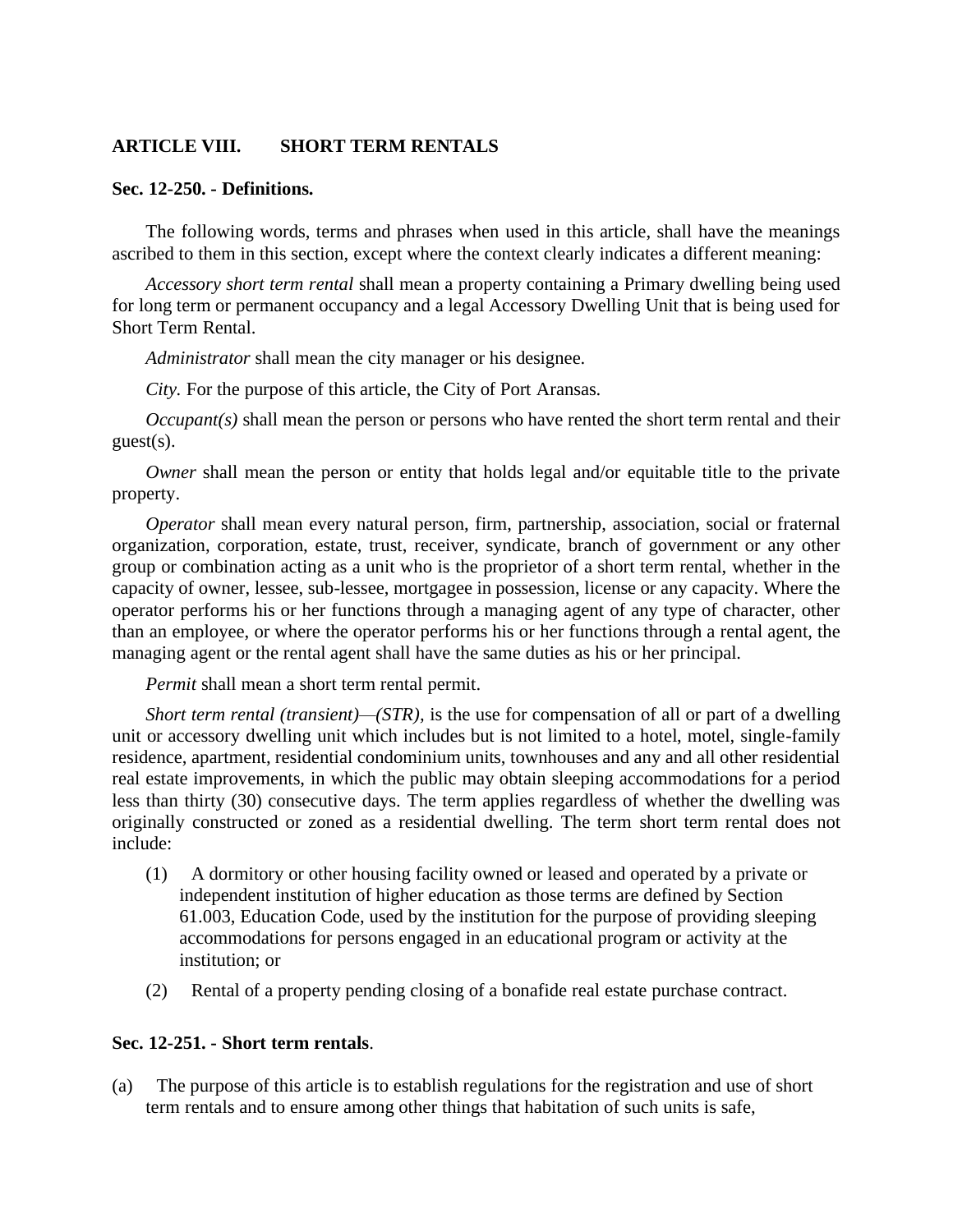occupancy taxes are paid in timely fashion and to provide for the general welfare of residents and visitors.

- (b) The property owner shall designate themselves or an agent to comply with the requirements of this Article on behalf of the owner. The owner or designated agent is sometimes referred to as "operator" herein.
- (c) The owner shall not be relieved from any personal responsibility or personal liability for noncompliance with any applicable law, rule or regulation pertaining to the use and occupancy of the residential dwelling unit as a short term rental unit, regardless of whether such noncompliance was committed by the owner, operator, authorized agent or representative or the occupants or guests of the occupants.
- (d) This article is not intended to provide any owner/operator of residential property with the right or privilege to violate any city zoning (Chapter 25; Port Aransas City Code), private conditions, covenants or restrictions applicable to the owner's property that may prohibit the use of such owner's residential property for short term rental purposes as defined in this section or to repeal, abrogate, or impair any existing easements, covenants, or deed restrictions.
- (e) Abrogation and greater restrictions. Where this article and another ordinance conflict or overlap, whichever imposes the more stringent restrictions shall prevail unless otherwise indicated.
- (f) An advertisement promoting the availability of any dwelling unit for short term rental in violation of any provision of this, or any ordinance is prima facie evidence of a violation.
- (g) *Prima facie proof of violation of this Article is established when a visual inspection of a Short Term Rental dwelling by a code enforcement officer, building inspector, fire inspector or police officer reveals a greater occupancy load than was indicated on the Short Term Rental registration or where it is determined on inspection the occupancy load would be greater than allowed by this ordinance (subsection 12-252 a.6).* Establishment of a prima facie level of proof of violation under this article does not preclude a showing of illegal "occupancy" of a dwelling by a person in any other manner.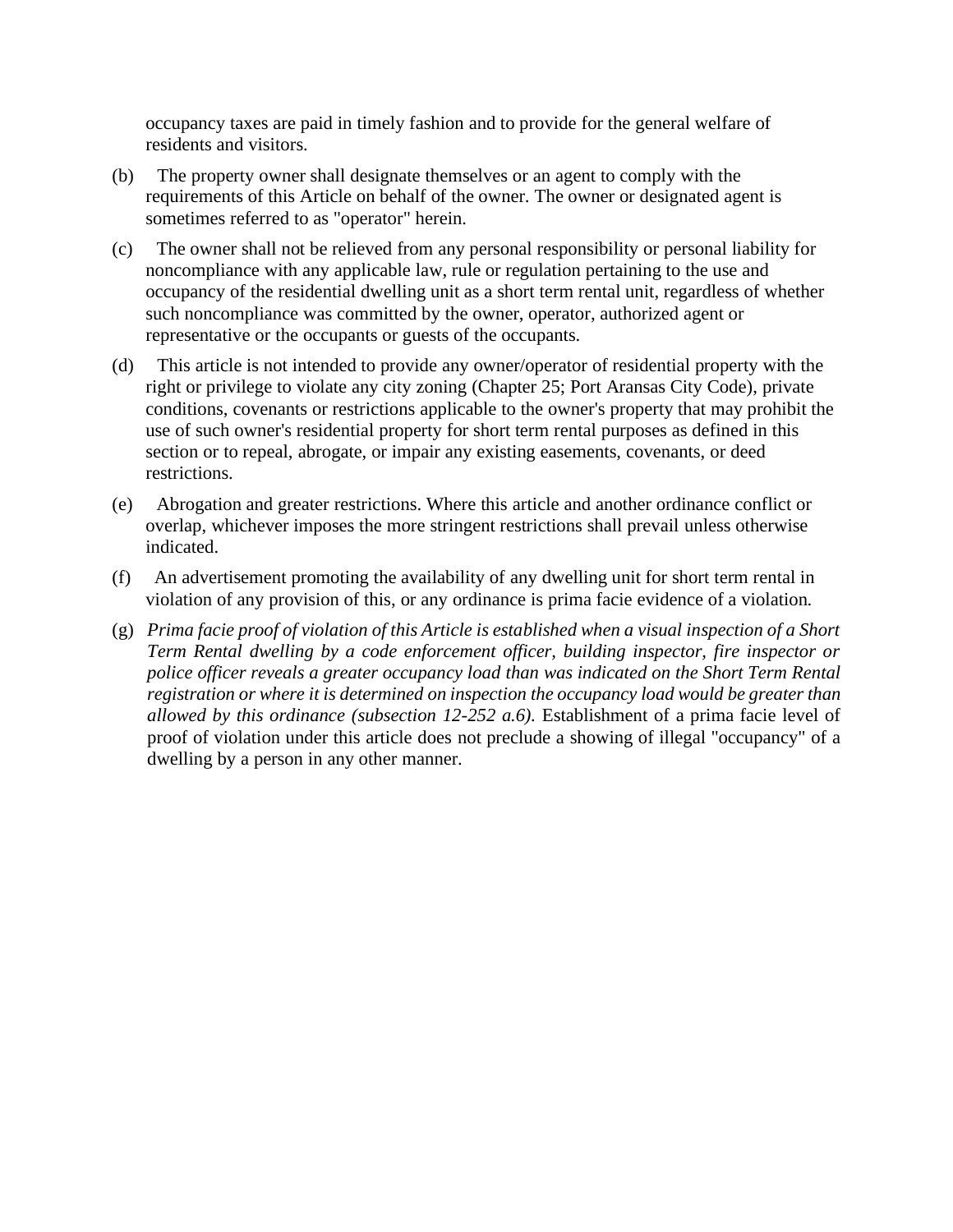## **Sec. 12-252. - Registration and permit.**

- (a) Prior to using a dwelling unit as a short term rental or advertising in any manner the availability of the dwelling unit for short term rental, the operator must submit the following information on a form and in the manner prescribed by the administrator:
- (1) The name, address, email and telephone number of the Operator of the subject short term rental unit;
- (2) The name, address, email and twenty-four-hour contact telephone number of a designated local contact person;
- (3) The local contact person is the Operator or person designated by the operator who shall be available twenty-four (24) hours per day, seven (7) days per week for the purpose of:
	- i. Responding in person within one (1) hour to complaints regarding the condition, operation, or conduct of occupants of the short term rental unit; and
	- ii. Taking immediate remedial action to resolve any such complaints;
- (4) The name, mailing and physical address of the proposed short term rental unit;
- (5) The number of sleeping rooms and applicable occupancy limit of the proposed short term rental unit. For purposes of this section a sleeping room is any enclosed habitable space within a dwelling unit which complies with the applicable adopted Codes of the City. This shall not be interpreted to include living rooms, family rooms and other similar rooms in which furniture such as fold-down beds or convertible couches are provided on a permanent basis for regular accommodation of residents, temporary or otherwise;
- (6) Maximum occupancy is two (2) persons per sleeping room, plus an additional four (4) per dwelling. For residential properties with more than 3250 square feet of conditioned living space, the maximum occupancy shall be two (2) persons per sleeping room plus an additional six (6). This section shall, apply if in conflict with any other code or occupancy regulation adopted by the City. The maximum occupancy of a short term rental shall be determined at the time a short term rental permit is issued or renewed. That capacity shall not be increased by subsequent construction of any addition to the structure covered by the permit or by construction of any other structure located on the property without an inspection and approval by building official and submission of an amended registration form;
- (7) Each residential short term rental unit will be assigned a unique permit number and be subject to the registration fee. For the purpose of this article, hotels and motels will register as a single unit and pay a single fee regardless of the number of rooms; and
- (8) Any additional information the administrator determines necessary for the administration of this section.
- (b) Transferability. A short term rental permit is not transferable.
- (c) Any property owner delinquent and/or owing city fees to include but not limited to occupancy tax, sanitation or gas service fees will be prohibited from registering a short term rental until such time as payment or acceptable resolution is approved by the city finance department.
- (d) Registration fee; renewal fee.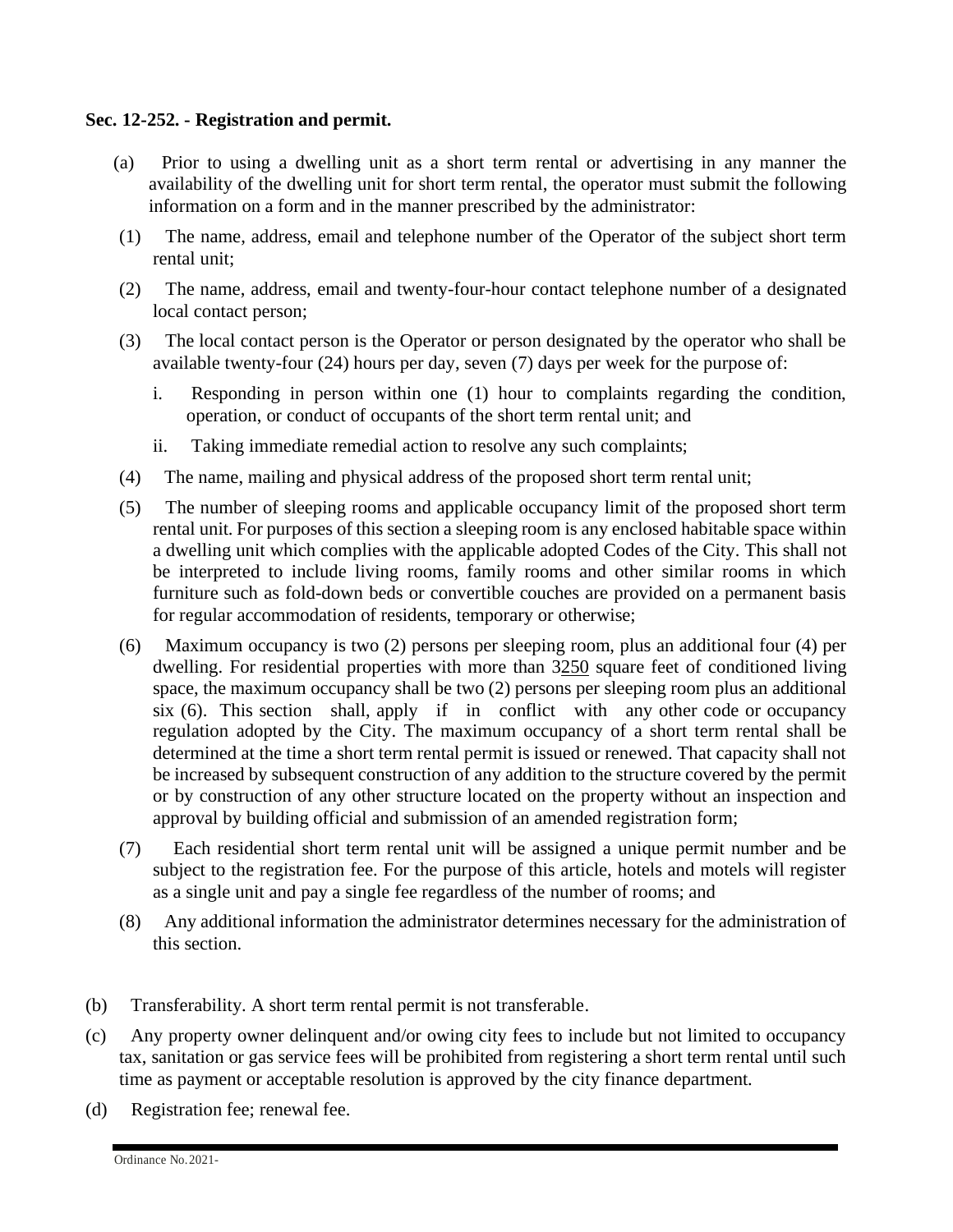- (1) The short term rental registration form shall be accompanied by a non-refundable per unit registration fee as established by city council.
- (2) Registration of a short term rental is valid for twelve (12) months based on the calendar year. Registration fees will not be pro-rated.
- (e) Each short term rental, once properly registered shall be issued a permit with a unique registration number. The registration number must be included in any and all advertisement for the short term rental including internet booking sites.

# **Sec. 12-253. - Minimum standards of conduct.**

- (a) The owner, operator or their agent shall post a tenant information sheet in a visible, prominent interior location at or near the primary entrance. This tenant information sheet shall provide basic, minimum standards of conduct for occupants during their stay in the City of Port Aransas. At a minimum the following items must be included on the information sheet or displayed as required:
	- (1) The name of property's designated contact person including a 24/7 phone number;
	- (2) Occupancy limit as established at the time of registration and permitting;
	- (3) Location of off-street parking, other available parking and location of any adjacent noparking fire lanes;
	- (4) Notice that failure to conform to the occupancy and parking requirements is a violation of City Code and may subject occupants to citation;
	- (5) Noise and lighting restrictions (see Chapter 10 Article IV; Noise and Chapter 25 Division III; Lighting);
	- (6) Trash collection information to include proper timing and placement of receptacles; and
	- (7) Location of all required Fire Extinguishers.
	- (8) Other information as required by administrator.
- (b) Health and life safety: Owner or operator shall ensure all building and fire related construction conforms to the city's adopted building code.
- (c) All floors with an enclosed space of any kind must have a minimum of one (1) Class 2A:10B:C type fire extinguisher (standard 5lb. fire extinguisher) mounted so as to be conspicuous and convenient for the occupants.
- (d) A golf cart made available anytime as part of a short-term rental shall be subject to all requirements of the City of Port Aransas Code of Ordinances, Chapter 23 "Traffic and Motor Vehicles."
- (e) Non-compliant sleeping rooms shall not be included in the maximum occupancy calculation and notification shall be provided in the tenant information sheet that the non-compliant Sleeping Room may not be used for sleeping.
- (f) Inspection: To ensure continued compliance with the requirements of this Section, Short Term Rental properties will be subject to an inspection at registration and on subsequent renewal unless an immediate inspection is required to address a specific concern or suspected violation. Missing a scheduled inspection will be subject to a re-inspection fee as shown in the COPA Fee schedule.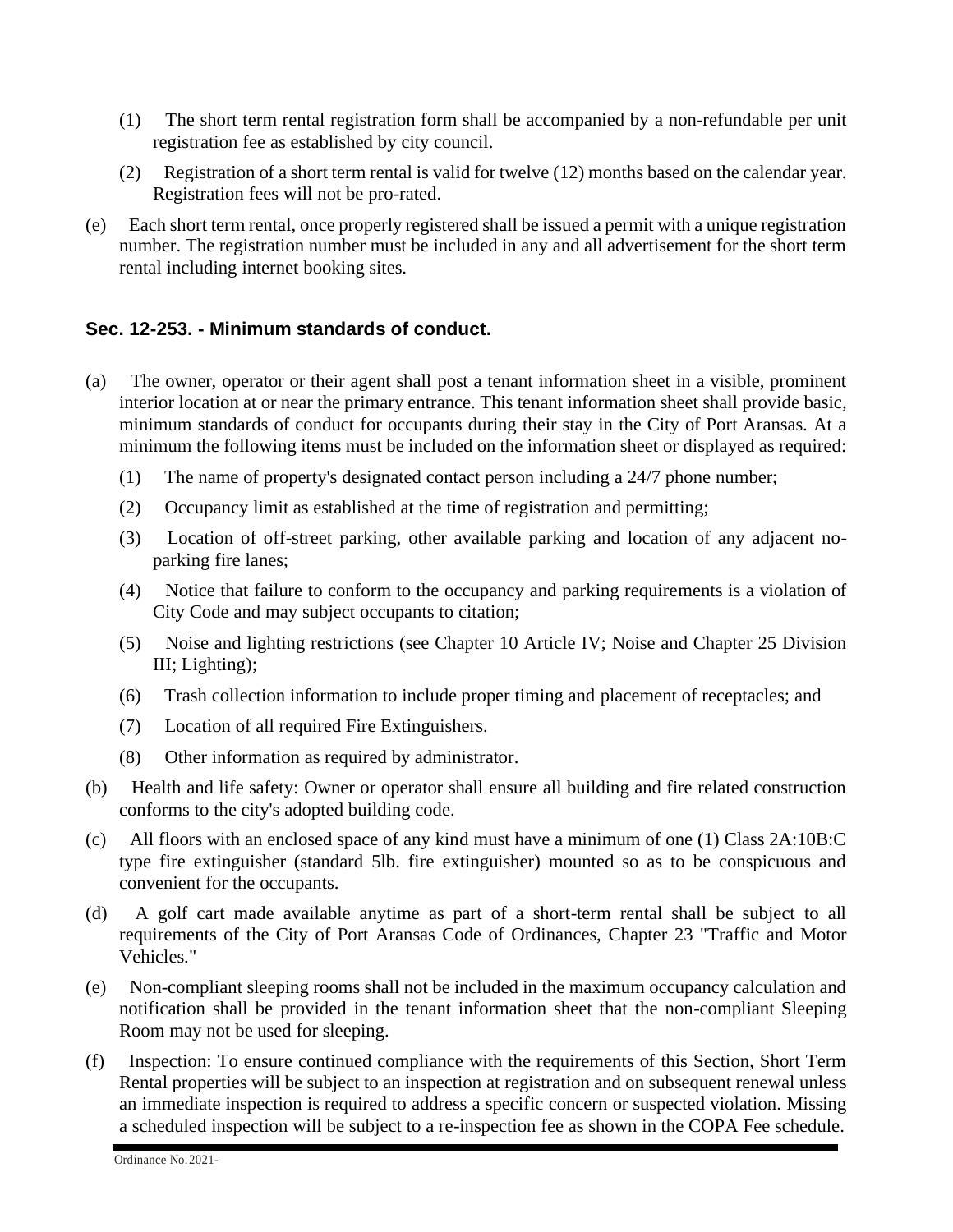- (g) Mandatory evacuation: All vacation rental units will be immediately evacuated upon notice of a non-resident evacuation order issued by the city, county or state.
- (h) A sign no smaller than 8" X 18" outside the dwelling, at or near the primary entrance or in a "street facing" window is required displaying at minimum, the registration number, maximum occupancy, name of designated contact and their 24/7 contact phone number in legible type no less than 1 1/2" in height. For multi-family properties of more than 4 attached units connected horizontally and/or vertically, a smaller sign no less than 3" by 5" similarly placed may be used.
- (i) Any other standards deemed necessary by the administrator to achieve the objectives of this section.

## **Sec. 12-254. - Enforcement—Penalty provisions.**

- (a) A violation under this section is a Class C misdemeanor offense punishable upon conviction by a fine not to exceed five hundred dollars (\$500.00) per offense. Each day a violation continues shall constitute a separate offense. Pursuant to state law and the City Code of Port Aransas, the maximum penalty for offenses arising under such code or ordinance governing fire safety, zoning, public health and sanitation, shall not exceed the sum of two thousand dollars (\$2,000.00).
- (b) In addition to any other penalty provided, the City Manager or designee may direct the city attorney to institute an action in any court having complete jurisdiction to enjoin any violation of the provision of any subsection of this article.
- (c) Establishment of a prima facie level of proof under this article does not preclude a showing of illegal "occupancy" of a dwelling by a person in any other manner.
- (d) If such maximum penalty provided for by this Code or any such offense is greater than the maximum penalty provided for the same or a similar offense under the laws of the state, then the maximum penalty for violation as provided by state statute shall be the maximum penalty under this Code.
- (e) The owner/operator shall comply with all applicable laws, rules and regulations pertaining to the use and occupancy of the subject short term rental unit, including, but not limited to, Chapter 10 "Health and Sanitation" and Chapter 22, "Taxation" of the City Code of Port Aransas.
- (f) A permit may be denied, suspended or revoked for any of the following reasons:
	- (1) Three (3) or more notices of violation issued within a twelve-month period for any conduct or condition at the short term rental that constitutes a violation of this section or federal, state or local law;
	- (2) Providing false or misleading information on a permit application;
	- (3) Representing a property available or otherwise making a residence available for occupancy or rent as a short term rental where the property does not hold a valid short term Rental permit;
	- (4) The permit holder is overdue in payment to the city of taxes, fees, fines, or penalties or fails to provide documentation when requested showing all occupancy taxes have been paid for the property.
	- (5) The short term rental is sold or otherwise transferred.